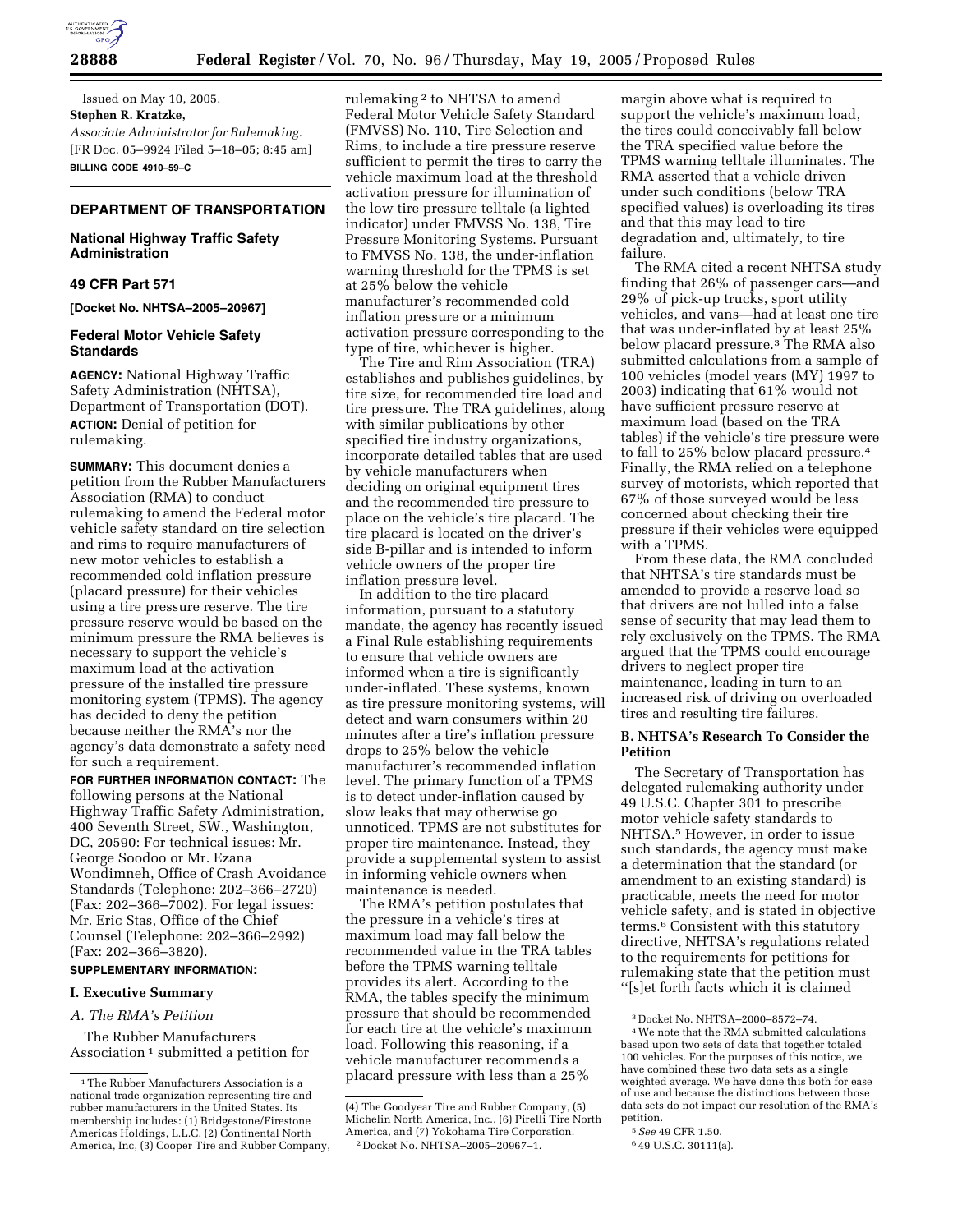establish that an order is necessary."<sup>7</sup> If the above criteria have not been met, the agency may not issue a final rule. Accordingly, the RMA's petition must be analyzed in the context of whether sufficient evidence exists as would permit rulemaking to proceed.

In considering the RMA's petition, we reviewed our research relating to whether TPMSs may affect attitudes toward tire maintenance and conducted a comprehensive new study to assess whether there is any correlation between reserve load and real world tire failures.

Because it is possible that some drivers might postpone tire pressure checks until the TPMS warning telltale illuminates, we decided to study actual driver behavior by examining the incidence of inflation pressure checks (as indicated by tire inflation levels) for both TPMS-equipped vehicles and nonequipped peer vehicles.8 The study examined 2,316 vehicles, 1,259 of which were equipped with TPMSs (213 direct TPMSs and 1,046 indirect TPMSs).9

We also studied whether a 25% reserve load requirement is likely to have an impact on real world tire failures. Through Special Orders, we collected detailed data from both tire and vehicle manufacturers to compare the risk of tire failure as a function of tire pressure reserve. The data included details of tire failures reported as claims to tire manufacturers and the distribution in the fleet of pressure reserves as tallied by vehicle manufacturers.

Our purpose was to study how the risk of tire failure varied with pressure reserve for original equipment tires on light vehicles. We used a variety of statistical techniques (including simple correlations and failure-time models) to search for a pattern of failure. We sought and received input on our analytic approach from the Consumer Product Safety Commission and the Department of Transportation's Bureau of Transportation Statistics.

## *C. Summary of the Agency's Findings*

Having reviewed the RMA's data and positions, and having conducted our own analysis into the issues raised in

the petition, we have concluded that the data do not substantiate a safety need to establish such a tire pressure reserve requirement under FMVSS No. 110. We have reached this result because:

• The RMA's data regarding the impacts of TPMS installation were based on the results of a self-reported telephone survey and did not involve an objective analysis of actual vehicle operating conditions through direct observation (*i.e.*, by checking tire pressure levels). NHTSA's survey results, which did involve direct measurement of vehicles' tire pressure levels, found that the existence of TPMSs in new vehicles would not cause drivers to neglect routine tire maintenance.

• The RMA's petition gives the mistaken impression that vehicles are regularly loaded to their maximum vehicle weight. In fact, most vehicle trips involve the driver alone, without significant vehicle cargo. NHTSA s data show that, under normal loading conditions with tires inflated 25% below placard pressure, only 11% of vehicles would have overloaded tires.10

• Our research demonstrates that even for vehicles found to have tires under-inflated by 25% or more, tire failures are rare events. In a recent study,11 the total number of tire failure claims reported to the agency was 52 per one million vehicles or a lifetime failure rate of approximately 0.0052 percent for non-recalled tires.12

• Agency data suggest that the presence or absence of a tire pressure reserve has little bearing on tire failures, a finding which goes to the heart of the RMA's petition. Specifically, NHTSA examined available data to see whether a high tire pressure reserve resulted in fewer tire failures. We found that the data for certain vehicles with a tire pressure reserve suggested (but did not establish) a lower incidence of tire failures. However, in other cases, the data for vehicles with a tire pressure reserve suggested (but again did not establish) a higher incidence of tire failures. Not only were the results conflicting, but in none of those cases were the results statistically significant.

• RMA's calculations, which the RMA uses to characterize the sufficiency of the tire pressure at maximum vehicle load, are based solely upon deviation from the values reported in the TRA tables. The RMA has not demonstrated the likelihood that operation of a vehicle at tire pressures somewhat below these values is likely to result in tire failure. In light of the above, the available data suggest that the problem articulated in the RMA's petition is essentially a theoretical one and is inconsistent with real world data that show a relatively small number of actual tire failures.

• We expect that a tire pressure reserve requirement for new light vehicles would have major technical and economic ramifications for the automotive industry, with an estimated annual cost of \$132 million. Given the absence of a demonstrated safety benefit, the data do not support passing these relatively large costs on to consumers. We do not agree with the assertion that vehicle manufacturers could accommodate a 25% tire pressure reserve load requirement, and incur no substantial cost, by raising the recommended tire inflation pressures or by specifying larger tires with more load carrying capacity for their vehicles.

### *D. Conclusion*

In light of the above, the agency has concluded that: (1) The RMA has not provided sound evidence to suggest that installation of a TPMS will mislead consumers into believing that their tires are properly inflated whenever the TPMS warning telltale is not illuminated;  $(2)$  the RMA's data have not demonstrated that vehicles with little or no pressure reserve have a higher rate of failure in the field compared with vehicles having a high tire pressure reserve; and (3) NHTSA's own data demonstrate that a tire pressure reserve requirement, as recommended by the RMA, would not be expected to result in a measurable safety benefit by reducing real world tire failures. Accordingly, we are denying the RMA's petition.

### **II. Background**

In 2000, following numerous motor vehicle fatalities involving failures of defective tires, Congress passed the Transportation Recall Enhancement, Accountability and Documentation (TREAD) Act.13 Among other things, the TREAD Act directed NHTSA to improve the FMVSSs for tires and to issue a regulation to require installation of TPMSs in new vehicles. In response,

<sup>7</sup> 49 CFR 552.4(c).

<sup>8</sup> Docket No. NHTSA–2005–20967–4.

<sup>9</sup>There are two types of TPMSs currently available, direct TPMSs and indirect TPMSs. Direct TPMSs have a pressure sensor in each wheel that transmits pressure information to a receiver. In contrast, indirect TPMSs do not have tire pressure sensors, but instead rely on the wheel speed sensors, typically a component of an anti-lock braking system, to detect and compare differences in the rotational speed of a vehicle's wheels, which correlate to differences in tire pressure.

<sup>10</sup> Docket No. NHTSA–2005–20967–2, p. 27.

<sup>11</sup> Docket No. NHTSA–2005–20967–2.

<sup>12</sup>Although there is a higher rate for tire failure claims when recalled tires are included, we believe that many failures in those cases would be a product of a defect in the tire itself, rather than a problem associated with tire pressure reserve. Furthermore, it should also be noted that many of reported tire failures may be caused by other factors not related to tire pressure reserve, such as vehicles being operated with grossly under-inflated or overloaded tires, excessively worn high mileage tires, or vehicles being operated in hot climates. 13Pub. L. No. 106–414, 114 Stat. 1800 (2000).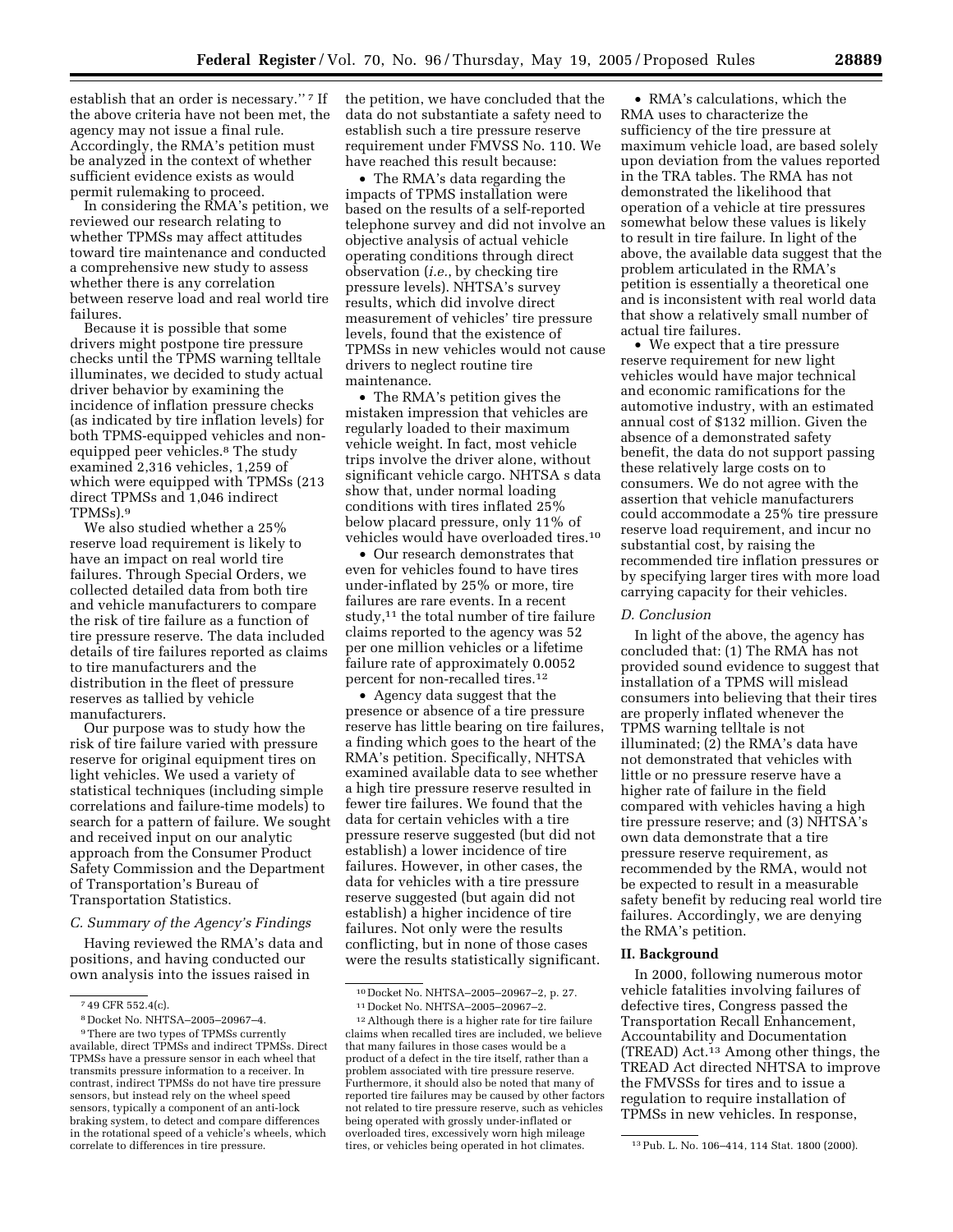NHTSA upgraded several safety

standards, including FMVSS No. 110, *Tire Selection and Rims*, and developed FMVSS No. 138, *Tire Pressure Monitoring Systems,* a new standard mandating the installation of automated devices to warn drivers operating motor vehicles with significantly underinflated tires.

As initially promulgated, FMVSS No. 138 provided for two compliance options. Under either option, the TPMS would illuminate a warning telltale when tire pressure dropped below the higher of either a threshold value (determined as a percentage below placard pressure) or a minimum activation pressure listed in the standard. Option One required a TPMS with a 25% under-inflation warning capability for any combination of tires, up to a total of four tires. Option Two required a TPMS with a 30% underinflation warning capability for any one tire.<sup>14</sup>

On August 6, 2003, the United States Court of Appeals for the Second Circuit vacated the June 2002 final rule.15 The Court held that one option, which had a 30%-below-placard threshold, was unlawful because it would permit systems that could not monitor all four of a vehicle's tires. The agency has recently published a final rule adopting a revised FMVSS No. 138 that is consistent with the court's opinion (*i.e.*, requiring a TPMS with a four-tire, 25% under-inflation detection capability).16 The Court proceedings affected the timing and content of our TPMS rule, but not the analysis of the issues relevant to the RMA's petition.

As part of developing the upgraded FMVSS No. 110 and the new FMVSS No. 138, the agency evaluated tire loading limits and tire pressure reserves for motor vehicles, as well as how often and why vehicles are driven with significantly under-inflated tires. We set forth below a summary of how the agency addressed these topics in order to provide background for understanding the agency's analysis of the RMA petition and the reasons for its denial.

### *A. Tire Pressure Reserve*

FMVSS No. 110 was first issued in 1971. It mandates among other things that all passenger cars sold in the United States be equipped with tires that are capable of carrying the vehicle's maximum loaded vehicle weight at the

manufacturer's recommended cold inflation pressure (vehicle placard pressure). Multipurpose passenger vehicles, trucks, buses and trailers must be fitted with tires that are capable of supporting the vehicle's gross axle weight rating (GAWR).<sup>17</sup> In most cases, vehicle manufacturers meet these requirements by consulting standardized tables for tire size, loading, and inflation pressure published by the Tire and Rim Association or other international tire industry organizations.18

Vehicle manufacturers may, at their discretion, specify a higher placard pressure for the tires fitted to their products than that provided by the TRA tables to support the vehicle's maximum load. This additional tire pressure is known as ''tire pressure reserve.'' Within bounds, an increase in tire pressure results in an increase in load carrying capacity. The extra load carrying capacity realized, because of the additional tire pressure, is called the ''tire load reserve.''

FMVSS No. 110 also includes a requirement for a tire pressure reserve based on vehicle normal load. ''Vehicle normal load'' is that load on an individual tire that is determined by distributing to each axle its share of the curb weight, accessory weight, and occupant weight and dividing the result by two. The number of occupants used to determine the ''normal load'' is defined in FMVSS No. 110 as two persons for a vehicle with four seating positions, and three persons for a vehicle with five seating positions. The current standard requires that the vehicle normal load on a tire shall not be greater than 88% of the tire's maximum load rating as marked on the tire sidewall.

NHTSA published a final rule upgrading the standards applicable to

18Paragraph S4.3.1(c) of FMVSS No. 110 permits the use of standard tire pressure/load tables contained in publications listed in paragraph S4.4.1(b) of FMVSS No. 109 that are current at the date of manufacture of the tire or any later date. Specifically, publications by any of the following international industrial organizations may be used: (1) The Tire and Rim Association, (2) The European Tyre and Rim Technical Organization, (3) Japan Automobile Tire Manufacturers' Association, Inc., (4) Tyre & Rim Association of Australia, (5) Associacao Latino Americana de Pneus e Aros Brazil, or (6) The South African Bureau of Standards.

tires on June 26, 2003 (68 FR 38116).19 The upgraded version of FMVSS No. 110 specifies that the vehicle normal load on each tire must not exceed 94% of the tire's load rating at the placard pressure for that tire. The agency noted in the preamble of the final rule for the tire performance upgrade that this change would provide safety improvements without necessitating extensive and high cost vehicle redesigns:

[V]ehicle manufacturers will be required to insure that the tire reserve load corresponds with the tire's load carrying capabilities when the tire is inflated to the vehicle manufacturers recommended cold tire inflation pressure rather than the tire manufacturer's maximum cold inflation pressure shown on the tire sidewall. The 94% figure was chosen to approximate closely the load reserve that results from the current requirement of 88% based on the load rating at the tire's maximum inflation pressure.

By specifying a 94% value based on vehicle normal load, the agency is addressing the vehicle industry's concerns that a significant number of vehicles would otherwise need to be redesigned to accommodate larger tire sizes, while aiming to reflect more accurately actual vehicle loading conditions of vehicles by requiring that each vehicle manufacturer select the appropriate reserve load for that vehicle. The agency has recently conducted a FMVSS No. 110 vehicle normal load evaluation and has concluded that almost all light vehicles could meet a revised criteria for load reserve based on 94% of placard pressure with only a minor increase, *e.g.*, 1 or 2 psi, in this listed inflation pressure to accommodate the new requirement.20

This change in calculation of vehicle normal load is intended to more accurately reflect the load based on the vehicle's placard pressure, which may vary from vehicle to vehicle, even when the same tires are used. As noted above, we anticipate that this change in the tire requirements may result in a tire pressure increase of 1–2 psi.

### *B. Tire Pressure Monitoring Systems*

Congress also mandated under the TREAD Act that NHTSA complete ''a rulemaking for a regulation to require a warning system in new motor vehicles to indicate to the operator when a tire

<sup>14</sup> 67 FR 38704 (June 5, 2002).

<sup>15</sup>*See Public Citizen* v. *Mineta,* 340 F.3d 39 (2d Cir. 2003).

<sup>16</sup>*See* 70 FR 18136, (April 8, 2005). Docket No. NHTSA–2005–20586–1.

<sup>17</sup>This requirement was adopted from FMVSS No. 120, *Tire Selection and Rims for Motor Vehicles Other Than Passenger Cars*. Before TREAD Act related upgrades were made (which also consolidated NHTSA's tire standards), passenger cars, and non-passenger cars regardless of their gross vehicle weight rating (GVWR), were covered by FMVSS Nos. 110 and 120 respectively.

<sup>19</sup>The June 23, 2003 final rule pertained to FMVSS No. 109, *New Pneumatic Bias Ply and Certain Specialty Tires,* FMVSS No. 110, *Tire Selection and Rims for Motor Vehicles with a GVWR of 4,536 Kilograms (10,000 Pounds) or Less,* FMVSS No. 119, *New Pneumatic Tires for Motor Vehicles with a GVWR of More Than 4,536 Kilograms (10,000 Pounds) and Motorcycles,* FMVSS No. 120, *Tire Selection and Rims for Motor Vehicles with a GVWR of More Than 4,536 Kilograms (10,000 Pounds),* and FMVSS No. 139, *New Pneumatic Radial Tires for Light Vehicles*. 20 68 FR 38116, 38141 (June 26, 2003).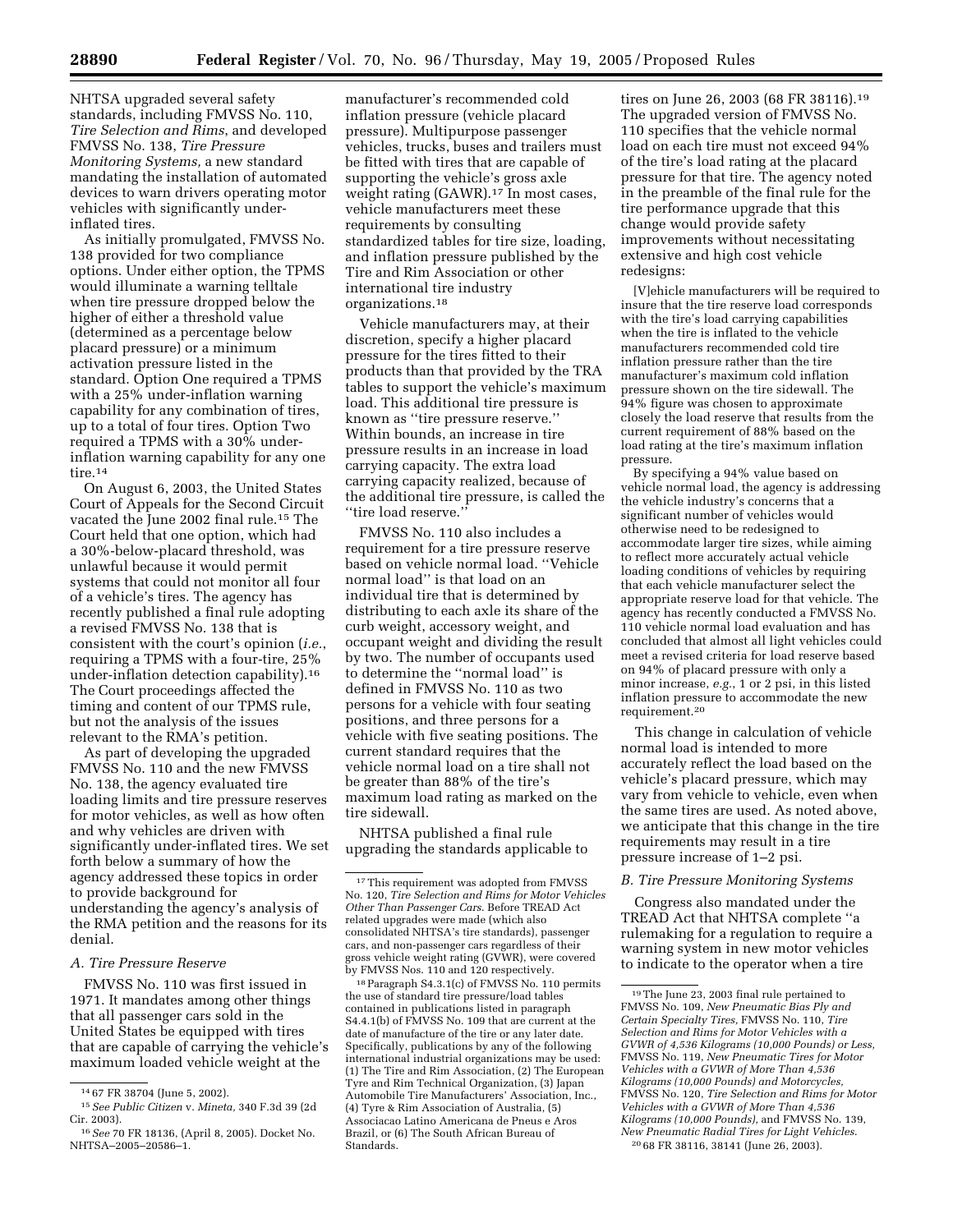is *significantly* under-inflated'' (emphasis added). We note that Congress did not mandate a system that would signal whenever a tire deviated from placard pressure. To do so would likely result in nuisance warnings that eventually could cause drivers to ignore the TPMS.

The agency commenced research studies to support the TPMS rulemaking. In February 2001, NHTSA's National Center for Statistics and Analysis (NCSA) conducted a national survey involving 11,530 vehicles.<sup>21</sup> The tire pressures of the study vehicles were recorded when they came into one of a number of randomly selected gas stations located across the country. NCSA found that 26% of passenger cars—and 29% of pick-up trucks, SUVs and vans—had at least one tire that was underinflated by at least 25% below the placard pressure. This study was designed to assess the level of tire under-inflation for light vehicles on the road (*i.e.*, the target population for the TPMS standard).

The agency established FMVSS No. 138, a new standard requiring light vehicles (*i.e.*, vehicles with a GVWR of 4,536 kilograms (10,000 pounds) or less) to be equipped with tire pressure monitoring systems that warn drivers when the air pressure in their tires has dropped by a specified percentage below the vehicle placard pressure or a minimum activation pressure listed in the standard that corresponds to the type of tire, whichever is higher. Prior to being vacated by court order, FMVSS No. 138 had two performance options for compliance. Option 1 required a warning when any combination of one to four tires becomes under-inflated by 25%. Option 2 required a warning when one tire becomes under-inflated by 30%. As discussed in the June 2002 final rule, NHTSA's research suggested that illumination of the TPMS telltale at 25% or 30% tire under-inflation (or the minimum activation pressures in Table 1 of that rule) would provide a warning to the driver before any tire became ''significantly under-inflated.''

On September 16, 2004, the agency published a new Notice of Proposed Rulemaking (NPRM) for FMVSS No. 138, *Tire Pressure Monitoring Systems,* which would re-establish the standard in a manner consistent with the Second Circuit's opinion (69 FR 55896). That NPRM proposed to mandate a TPMS that must be capable of monitoring the pressure in each tire and warning the vehicle operator when the tire pressure in any combination of one to four tires drops by 25% or more from the

vehicle's placard pressure. That NPRM was followed by a final rule that adopted the four-tire, 25% underinflation detection requirement as part of the standard.

## **III. The RMA Petition**

In July 2002, the Rubber Manufacturers Association petitioned NHTSA to initiate rulemaking to amend FMVSS No. 110, by establishing a new tire pressure reserve requirement for vehicles that have a GVWR of 4,536 kilograms (10,000 pounds) or less. In its petition, the RMA requested that NHTSA require vehicle manufacturers to select tires for their vehicles that are capable of carrying the vehicle's maximum load 22 even if under-inflated by up to 30% from the vehicle manufacturer's placard pressure. This percentage was chosen by the RMA because it corresponded to the minimum drop in tire inflation pressure before the TPMS warning is activated, under the less stringent of the two compliance options contained in the since-vacated June 2002 rule.

In its petition, the RMA stated that consumers who operate their vehicles in a fully-loaded condition, which do not have additional tire pressure (a tire pressure reserve) beyond what is required to support that load, may overload their tires if the inflation pressure decreases below the placard value. The RMA argued that extended operation of the vehicle in this worstcase scenario could result in tire failures.

According to the RMA, for vehicles that have a tire pressure reserve, any reduction in tire inflation pressure that does not exceed that reserve amount would be inconsequential, as the tires would retain sufficient load carrying capacity (based on the TRA tables) for the vehicle's maximum load. However, the RMA argued that in practice, vehicle manufacturers sometimes set a pressure reserve only slightly above the loadpressure values provided in the TRA tables, which means that a tire's pressure may drop below that value prior to reaching the inflation pressure level that would trigger the TPMS low pressure warning lamp.

The RMA further asserted that existing reserve requirements under NHTSA's current tire standards are inadequate to address this problem. Instead, by requiring a tire pressure reserve that is at least the same amount as the decrease in tire pressure that activates the TPMS telltale, the petitioner argued that vehicle operators would always receive warnings whenever tire pressures fall below the pressure required to support the vehicle's maximum load and that, as a result, the overall incidence of tire failures would be reduced.

In its petition, the RMA asserted that unless NHTSA mandates a specified reserve load, its FMVSS would not adequately protect motor vehicle operators from the risks of driving on significantly under-inflated tires. The petitioner claimed that its proposed requirement would address what it considers a ''serious deficiency'' in the TPMS rule, citing survey data from NCSA reflecting the percentages of sampled vehicles with underinflated tires. The RMA petition added: ''There is a substantial risk that the new TPMS standards will, in practice, confuse or mislead consumers into believing that their tires are properly inflated whenever the TPMS warning is not illuminated.''

To support its petition, the RMA provided calculated pressure reserve data, based on maximum vehicle loads, for a sample of 100 vehicles from model years 1997 to 2003. The RMA data suggest that 61% of the sampled vehicles would not have sufficient reserve pressure at maximum load if equipped with a TPMS that activates when the vehicle's tire pressure falls by 25% from the placard pressure, and that 76% of the sampled vehicles would have insufficient reserve pressure if their tires were underinflated by 30% from the placard pressure. The RMA stated that most of the sampled vehicles would overload their tires if operated fully loaded and with them underinflated by 30% from the vehicle placard.

The RMA petition also stated that most vehicles on the road today (61% or 76% depending on the TPMS warning threshold) could experience tire failures if drivers rely solely on TPMS warnings before maintaining their tire pressures. Specifically, the RMA argued that without an additional pressure reserve, drivers may operate their vehicles with tires underinflated from the recommended placard pressure by values ranging from zero to the warning threshold level before they receive a low tire pressure warning.

#### **IV. Agency Analysis**

## *A. Reduction in Proper Tire Maintenance*

The RMA petitioned NHTSA to require that vehicle manufacturers

<sup>21</sup> Docket No. NHTSA–2000–8572–74.

<sup>22</sup>For purposes here and in the rest of this document, a vehicle's ''full load'' and ''maximum load'' are used interchangeably and mean a vehicle's maximum loaded vehicle weight in the case of passenger cars and the gross axle weight ratings for MPVs, trucks, buses, or trailers.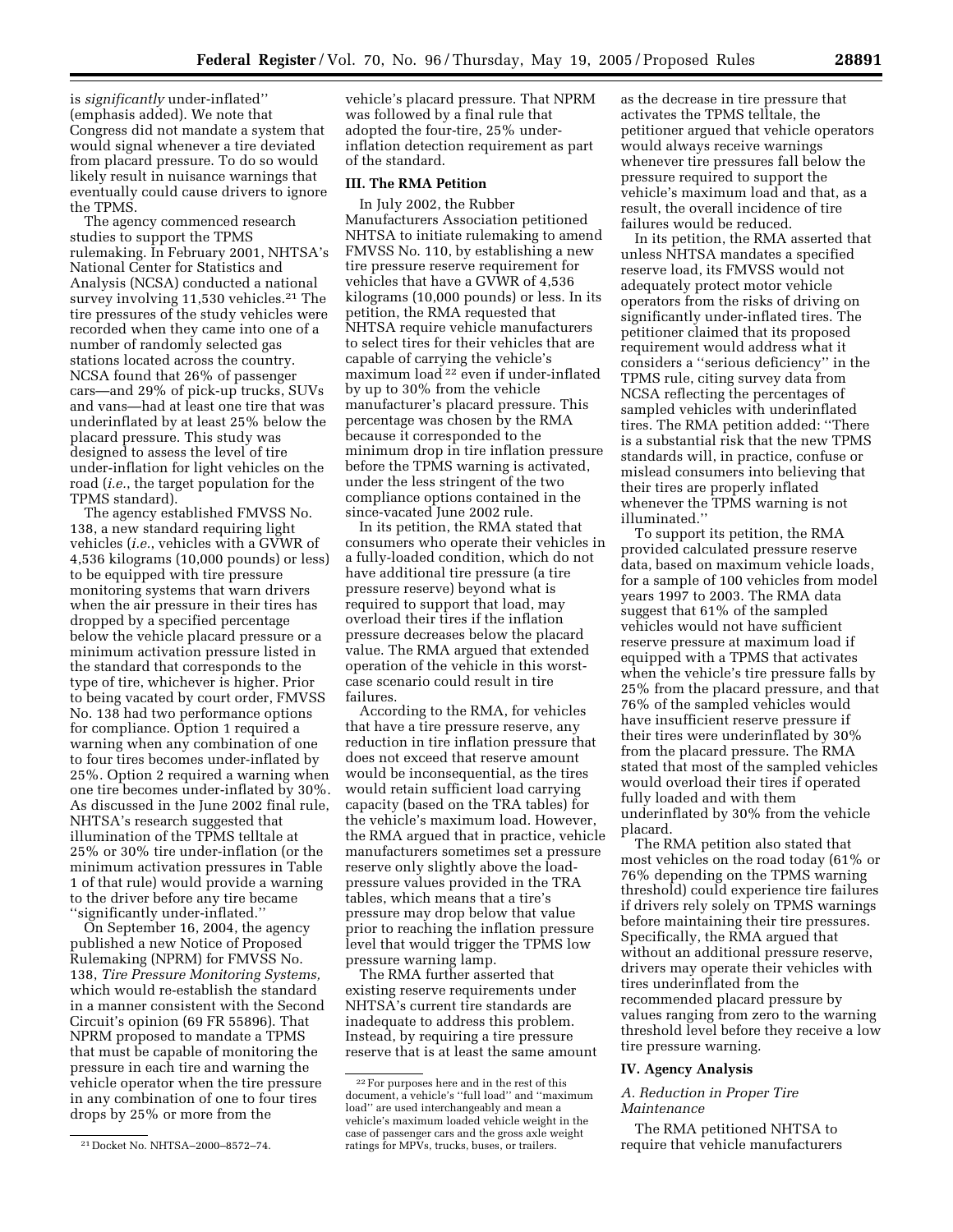select tires for their vehicles and provide a pressure reserve that would ensure the tires are capable of carrying the vehicle's maximum load even if underinflated by up to 30% from the vehicle placard pressure. The petitioner argued that the agency's TPMS rule (for systems capable of the now-vacated 30% under-inflation detection level or the current 25% under-inflation detection level) does not adequately protect motor vehicle operators from driving on significantly under-inflated tires because there is a substantial risk that the TPMS standard will, in practice, confuse or mislead consumers into believing that their tires are properly inflated whenever the TPMS warning telltale is not illuminated.

On August 19, 2003, the RMA provided comments to the NHTSA Docket on TPMS.23 The RMA indicated that its comments were, among other things, intended to supplement the materials submitted with its petition. Included in this submission were the results of a national consumer telephone survey of motorists' tire maintenance attitudes (700 participants) and did not involve any tire pressure measurements. The RMA survey found that 67% of motorists would be less concerned with checking tire pressure if their vehicles were equipped with a TPMS.

#### Agency Response

The agency does not anticipate that consumers will come to believe that tire maintenance is unnecessary unless and until the TPMS warning telltale is illuminated. The agency believes that sufficient measures are in place to ensure that TPMSs operate as a supplement to regular tire maintenance, not as a substitute for it. Tire pressure monitoring systems are designed to detect slow and progressive reductions in tire pressure that may occur while driving (the standard requires the system to alert the driver within 20 minutes after the tire pressure has fallen below the requisite level) or when there is a significant decrease in tire pressure between regular tire pressure checks. The agency continues to mandate that tire pressure information be made clear to the vehicle owner on the driver's side B-pillar and in the owner's manual and that information on the importance of regular tire maintenance also be provided.

For example, NHTSA's final rule for TPMS (S4.5) requires vehicle manufacturers to include specified owner's manual language that describes the importance of routine tire maintenance and the role of the TPMS.

Specifically, the vehicle owner's manual must provide, in relevant part: ''Each tire, including the spare (if provided), should be checked monthly when cold and inflated to the inflation pressure recommended by the vehicle manufacturer on the vehicle placard or tire information label. \* \* \* Please note that the TPMS is not a substitute for proper tire maintenance, and it is the driver's responsibility to maintain correct tire pressure, even if underinflation has not reached the level to trigger illumination of the TPMS low tire pressure telltale.''

NHTSA has also stressed the importance of proper tire maintenance as part of its consumer information program. For example, the agency has published and distributed a brochure on tire maintenance and repair titled ''Tire Safety: Everything Rides On It,'' with key highlights posted on the NHTSA Web site.<sup>24</sup> Additional tire maintenance information is posted on NHTSA's Safercar.gov Web site.25

We are concerned with placing too heavy a reliance on the RMA's telephone survey because it did not involve actual observation of vehicle conditions (*i.e.*, by checking tire pressure levels).26 RMA's survey only provided consumers' subjective opinions regarding tire maintenance. As a result, it is not possible to know whether the survey participants actually followed through with their claimed behavior. Nor did the RMA survey identify owners of TPMS-equipped vehicles, a group whose tire maintenance behavior may be most revealing when trying to assess the potential impact of TPMS on continuing maintenance.

Other studies have more directly assessed the actual impact of TPMSs on tire inflation pressure levels, and they suggest that TPMSs may have a positive impact on tire pressure maintenance. The Alliance of Automobile Manufacturers (Alliance) submitted the results of a TPMS survey conducted by General Motors (GM) at its dealerships in Michigan.27 In that study, the tire pressures were measured on 267

vehicles—211 vehicles with no TPMS, 32 vehicles with an indirect TPMS, and 24 vehicles with a direct TPMS.

The results of the General Motors realworld study indicated that the measured inflation pressure distribution for the vehicles with a direct TPMS was centered at 1% above placard pressure. The measured inflation pressure distribution for the vehicles with an indirect TPMS was centered at placard pressure, and the measured inflation pressure distribution for the vehicles with no TPMS was centered at 2% below placard pressure. The results of the study further indicated that TPMSequipped vehicle distributions are centered tightly around the placard pressure, and not close to the TPMS warning activation pressure level.

In addition, NCSA recently completed a study on TPMSs that bears on the issue of tire inflation pressure maintenance. (A copy of the NCSA study can be found at Docket No. NHTSA–2005–20967–4.) In that study, data were collected on 2,316 vehicles ranging from passenger cars to light trucks. There were 213 vehicles equipped with direct TPMSs and 1,046 vehicles equipped with indirect TPMSs. The remaining 1057 vehicles were selected for use as baseline peer vehicles and were not equipped with any TPMS.

The data were analyzed by comparing the recommended tire inflation pressure for each vehicle to actual measured tire pressure. The average level of underinflation was found to be 11% for vehicles equipped with indirect TPMSs and 5% for those equipped with direct TPMSs. The peer comparison vehicles 28 without TPMSs were found to have levels of under-inflation of 14% and 9%, respectively.

The 2,316 vehicles in the NCSA TPMS study were part of a complex random sample where vehicles had an unequal probability of selection from the population. Furthermore, data collection was terminated at an early stage due to the Court of Appeals' decision to vacate the TPMS standard, and as a result, the study did not reach the planned target sample size of 7,000 inspected vehicles. These factors could affect the results presented above because the sample may not be representative of the vehicle population. To address this concern, NCSA computed sample weights to adjust for the unequal probability of selection and to examine whether the results using the

<sup>23</sup> Docket No. NHTSA–2000–8572–271.

<sup>24</sup>*See http://www.nhtsa.dot.gov*

<sup>25</sup>*See http://www.safercars.gov/Tires/.* 26The RMA's petition also cited data from a July 2001 Bureau of Transportation Statistics (BTS) omnibus survey which found that 65% of the respondents would be less concerned with routinely maintaining their tire pressures if their vehicles were equipped with a TPMS (*see* 67 FR 38704, 38718 (June 5, 2002)). However, like the RMA's telephone survey, this BTS survey did not include an observational component to determine whether consumers followed through on those opinions by decreasing their tire maintenance. Accordingly, we have the same concerns with the BTS survey as we do with the RMA's survey data. 27 Docket No. NHTSA–2000–8572–246.

<sup>28</sup>PEER vehicles are control group vehicles and include vehicles of the same model years, similar body styles and price ranges to the TPMS vehicles, but which do not have TPMS.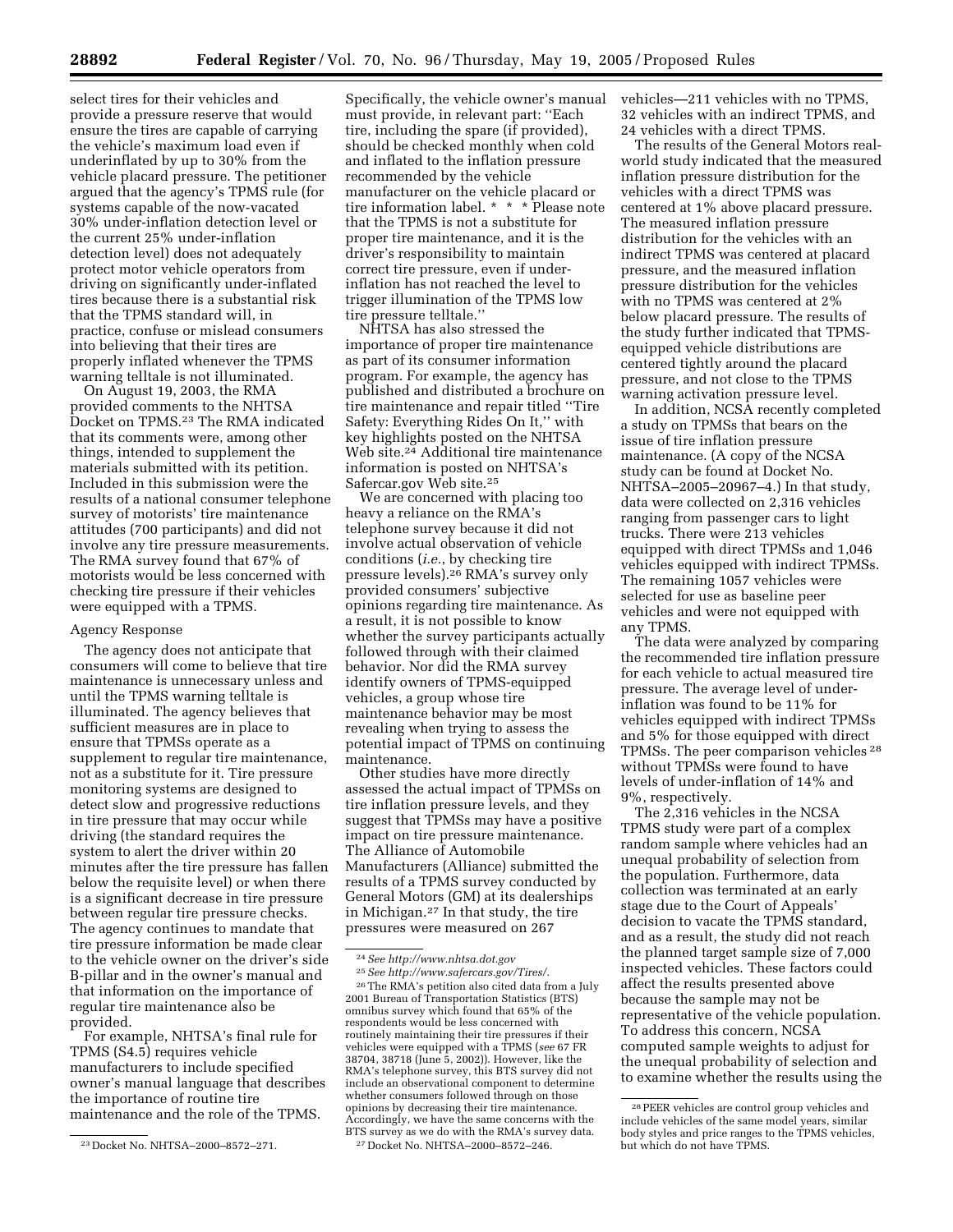raw (unweighted) data were affected by the sample selection. The analysis of weighted data found the average level of under-inflation to be 7% for vehicles equipped with indirect TPMSs and 6% for those equipped with direct TPMSs. The peer comparison vehicles without TPMSs were found to have levels of under-inflation of 9% and 10%, respectively. The differences between vehicles with TPMS and the peer vehicles are very similar to the results presented above, and thus the conclusions do not appear to be affected by the sample selection. The weighted differences, however, did not achieve statistical significance at conventional levels.

In spite of the lack of statistical significance, we believe that the observed differences between vehicles with and without TPMS are real for at least two reasons. First, the finding is robust to both an analysis of the raw and weighted data. Second, the lack of statistical significance in the weighted analysis can be explained in part by the early termination of the study, which resulted in a smaller sample size and larger effects of the sample design on the estimated standard errors than would have occurred with the full study.

The studies involving actual measurements of tire pressures suggest that drivers of TPMS-equipped vehicles engage in proper and regular tire maintenance and do not ordinarily wait for the TPMS warning before adding inflation pressure to their tires. Indeed, TPMS-equipped vehicles may, on average, have better maintained tire pressure. If these findings are correct, an expansion of TPMS fleet penetration could potentially bring similar inflation pressure improvements to all light vehicles, thereby positively impacting the target population identified in the earlier NCSA study.

The RMA's assertion that TPMS would confuse or mislead consumers into believing that their tires are properly inflated whenever the TPMS warning is not illuminated is largely based on its telephone survey. Because we have concerns about that survey and because other studies suggest a different result, we do not believe the data support a conclusion that the TPMS rule is likely to result in a potentially dangerous decline in regular tire maintenance.

## *B. Tire Pressure Reserve To Offset Drops in Tire Pressure*

The RMA also argued that vehicle manufacturers should be required to provide a tire pressure reserve for their vehicles sufficient to offset drops in tire

pressure that may occur before consumers are warned by the installed TPMS. The RMA argues that in order to prevent tire failures and protect consumers, vehicle manufacturers should be required to specify tires for their vehicles that can carry the vehicle's maximum load while operating at pressures that range from the placard pressure down to the TPMS warning threshold pressure.

The RMA provided calculations of pressure reserve, based on maximum vehicle loads, for 100 sample vehicles from model years 1997 to 2003. The vehicles selected were from the following categories: sports car (11%), compact (14%), mid-size (20%), fullsize (8%), luxury (19%), sport utility vehicle (SUV) (8%), van (15%), and pick-up truck (5 percent). In summary, 72% of the RMA sample vehicles were passenger cars and 28% were light trucks.

The RMA's tire pressure reserve calculations showed that 61% of the vehicles would have tire pressures below the pressures specified in the TRA tables for such loadings if (1) the vehicles in the study were equipped with a TPMS having a 25% below placard activation threshold, and if (2) the vehicles were operated with tire pressures just under the activation threshold, and if (3) the vehicles were fully loaded to their maximum weight rating. Alternatively, with the same assumptions as stated above, the RMA's calculations showed that 76% of the sampled vehicles could have pressure below the values listed in the TRA tables if their tires were under-inflated by 30% from the placard pressure. As a result, the RMA concluded that the placard pressure for many vehicles on the road today would be insufficient to carry the maximum load of the vehicle without over-deflecting the tires and causing tire damage, if the tires are operated at a level of under-inflation close to the TPMS activation threshold.

### Agency Response

The agency is not convinced that the calculations presented by the RMA reflect real-world conditions. The RMA's concern is premised on an assumption that operating below the values listed in the TRA tables is unsafe. We have been unable, however, to find any real world data to confirm that assumption. The RMA did not provide factual evidence showing that a pressure reserve requirement in itself would significantly reduce tire failures. And NHTSA's research, the details of which follow below, did not demonstrate a link between tire pressure reserve and tire failures. In addition, we are not

aware of data, and the RMA has not provided any, showing that the RMA's sampled vehicles experience increased tire failure rates.

The RMA data were developed assuming each of the sample vehicles is at its maximum loading condition. However, the data also indicate that many of these vehicles, when operating under normal load conditions (the most common situation), would be within the load-pressure operating range specified by the TRA tables, even when they are under-inflated by 25% or 30% from placard pressure. In fact, NHTSA's data, which are based on a sample of 100 million vehicles, show that only 11% of the vehicles would have overloaded tires at normal loading condition when their tires are under-inflated 25% below placard pressure.29

As defined earlier, the ''normal load'' on a vehicle is the typical load experienced during normal operation of the vehicle, which includes the vehicle curb weight, accessory weight, and the combined weight of the appropriate number of occupants. Moreover, there are no data showing that any vehicles have experienced higher tire failure rates due to the absence of a pressure reserve.

The RMA's conclusion rests on industry-based TRA tables. However, the RMA has not provided any evidence to correlate tire inflation pressures at 25% below the values published in the TRA tables with real and significant safety consequences. Despite the fact that over a quarter of light vehicles on the road today having at least one tire under-inflated by at least 25%, as shown in the previously-discussed NCSA study, the data do not show large numbers of tire failures, as one might expect if in fact tire overload as defined by the TRA tables were the underlying cause of tire failure. It appears likely that the tire industry tables are conservative and may contain some built-in safety margin.

In addition, an examination of the engineering formulae that serve as the basis for the TRA tables reveals that they are largely empirical and depend only on tire dimensions, as opposed to any material, design, construction, or loading factors. It is noteworthy that neither the RMA nor the TRA has provided NHTSA with technical or engineering data that would demonstrate a relationship between tire failures and load carrying capacity as defined in the TRA tables for pressures within the 25% threshold of a TPMS.

<sup>29</sup> Docket No. NHTSA–2005–20967–2, p. 27.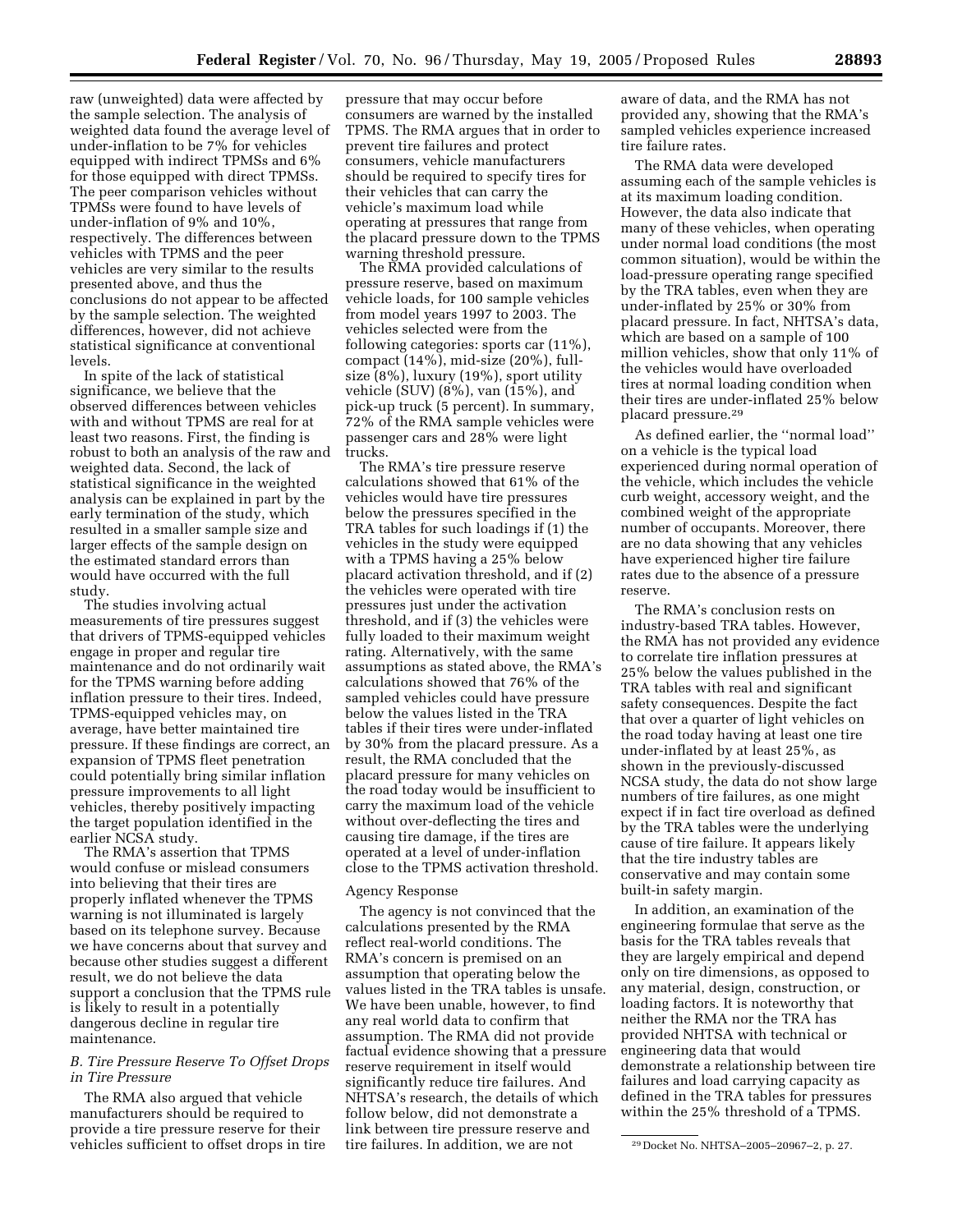### NHTSA Data

While RMA did not present data sufficient, in our view, to support granting its petition, the agency nonetheless decided to conduct independent research to determine whether a high tire reserve load correlates with a reduction in tire failures.

The question of whether a pressure reserve requirement can reduce tire failures was first explored in a study conducted for NHTSA in the early 1980s. 30 It examined whether there was a correlation between tire reserve load (which is equivalent to tire pressure reserve) and tire failure rates. The study analyzed a total of 1,760 tire failure records from MY 1974–1978 vehicles manufactured by General Motors, American Motors, Volkswagen, Datsun (currently known as Nissan), Toyota, Honda, Chrysler, and Ford. The tire reserve load values for groups of similar models produced in that period were collected from the vehicle manufacturers.

After assigning each of the tire failure records to a particular vehicle group with a tire reserve load value, normalizing the data by the sales volumes for all the vehicles, and looking for a relationship between the frequency of tire failures and vehicles with different levels of tire reserve load, the study results were inconclusive. No correlation was found between tire failure rates and tire pressure reserve for vehicles manufactured by Ford, American Motors, and the import manufacturers, but there were increased tire failure rates as pressure reserve increased for Chrysler vehicles, and decreased tire failure rates as pressure reserve increased for General Motors vehicles.

Based upon the results of the February 1981 study, NHTSA prepared an analysis titled, ''The Relationship Between Tire Reserve Load Percentages and Tire Failure Rates,''31 which concluded that there existed no consistent or reliable relationship between tire reserve load and tire failure rates. Accordingly, NHTSA decided at that time not to include a tire pressure reserve requirement in FMVSS No. 110.

Nevertheless, because vehicles and tires have changed over the past 25 years, NHTSA decided, in response to the RMA petition, to conduct an expanded and more comprehensive study to examine whether there now

exists a relationship between tire pressure reserve and tire failure for light vehicles with a GVWR of 4,536 kilograms (10,000 pounds) or less.

This more detailed study was designed to examine tire failure rates as a function of tire pressure reserve for the entire population of light vehicles sold in the United States from model years 1996 through 2002.32 In January 2003, NHTSA issued Special Orders to vehicle and tire manufacturers and collected data on the total number of tire failure claims 33 reported by consumers to those entities. The agency also collected data on vehicle production volumes and the pressure reserve values of every unique vehicle-tire group 34 for those model years. A total of 24 vehicle manufacturers and 9 tire manufacturers reported 18,533 claims that occurred on 14,039 unique vehicle-tire groups, to the agency. The data represent just over 109 million vehicles that were produced during the model years examined under the study.

NHTSA examined separately P-metric tires (that are primarily intended for use

The Special Orders defined ''claim'' as meaning ''a written request or written demand for relief, including money or other compensation, assumption of expenditures, or equitable relief, related to a motor vehicle crash, accident, the failure of a component or system of a vehicle or an item of motor vehicle equipment, or a fire originating in or from a motor vehicle or a substance that leaked from a motor vehicle. Claim includes, but is not limited to, a demand in the absence of a lawsuit, a complaint initiating a lawsuit, an assertion or notice of litigation, a settlement, covenant not to sue or release of liability in the absence of a written demand, and a subrogation request. A claim exists regardless of any denial or refusal to pay it, and regardless of whether it has been settled or resolved in the manufacturer's favor. The existence of a claim may not be conditioned on the receipt of anything beyond the document(s) stating a claim. Claim does not include demands related to asbestos exposure, to emissions of volatile organic compounds from vehicle interiors, or to end-of-life disposal of vehicles, parts or components of vehicles, equipment, or parts or components of equipment.''

34A ''vehicle-tire group'' means a category of vehicle possessing identical specifications for the following identifiers: vehicle make, vehicle model, model year, number of doors, number of drive wheels, gross-axle weight rating, make/model and size(s) of original equipment tires on each axle, and manufacturers recommended inflation pressure for tires on each axle.

on passenger cars but are often used on pick-up trucks and SUVs) and light truck (LT) tires. The data were also separated by one of four vehicle types (passenger car, SUV, van, and pick-up truck) and by axle (front vs. rear). The tire failure claim rate was lowest for passenger cars and vans equipped with P-metric tires. It was highest for pick-up trucks and SUVs equipped with LT tires. Claims were generally more common for tires on the rear axles of vehicles and for LT tires.

Next, NHTSA calculated tire failure rates as a function of tire pressure reserve for 14 possible combinations of tire type, axle, and vehicle type. These were: P-metric tires on the front and rear axle of passenger cars (2 combinations); and P-metric and LT tires on the front and rear axles of pick-up trucks, SUVs, and vans (2×2×3 or 12 additional combinations). Of these, there was sufficient information on 10 combinations of vehicle type, axle, and tire type for analysis. These were Pmetric tires on both axles of all four vehicle types, and LT tires on pick-up trucks.

From there, the agency calculated tire failure rates for each of the 10 combinations and found only one statistically significant result suggesting an association between tire failure and tire pressure reserve (P-metric tires on the rear axle of passenger cars). However, one result is not sufficient to establish this relationship with any reasonable certainty. In a series of 10 tests, there is a high statistical probability of finding a result that appears to be significant, but is actually a matter of chance. In other words, even if there was no correlation between tire failure claims and tire pressure reserve, the agency would expect to find at least one result showing correlation (*i.e.*, a false positive) about 40 percent of the time. Based on these results, the agency has concluded that comparisons of tire failure as a function of pressure reserve yield inconclusive results. These results are consistent with those of the 1981 study discussed above.35

In order to confirm the results of the tire pressure reserve study, the agency also used a failure-time model with the Special Order data, which once again indicated conflicting results in terms of the impact of tire reserve load on the

<sup>30</sup>The study, published in February 1981, was conducted by Chi Associates, Inc. This study can be found in NHTSA Docket No. 81–09–NPRM– N01–001.

<sup>31</sup> Docket No. 81–09–NPRM–N01–002.

 $^{\rm 32}$  The final report discussing the Special Order data and NHTSA's analysis can be found in the NHTSA docket, number NHTSA–2005–20967–2. The report is titled: ''Data Submitted in Response to the Special Order on Tire Reserve Pressure.''

<sup>33</sup>The Special Orders defined ''tire failure'' as meaning the following: (1) Belt-to-belt separation, (2) belt edge separation, (3) sudden loss of inflation pressure, (4) separation of tread, sidewall, ply cord, inner liner, or bead, (5) chunking, (6) broken cords, (7) cracking, and (8) open splices. Tire failure was defined further as the manufacturer's ''opinion about the alleged failure mode and cause (from the list of 8 failure modes/causes listed under the definition of ''tire failure,'' specify all failure modes and causes that apply).''

<sup>35</sup>We note that NHTSA has found this low incidence of actual tire failures, as revealed in the claims data in our study, to be repeated in laboratory testing as well. As noted in the June 5, 2002 final rule for TPMS, the agency tested a variety of Standard Load P-metric tires at 20 psi with 100 percent load at 75 mph for 90 minutes on a dynamometer. None of the tires failed. (*See* 67 FR 38704, 38726.)